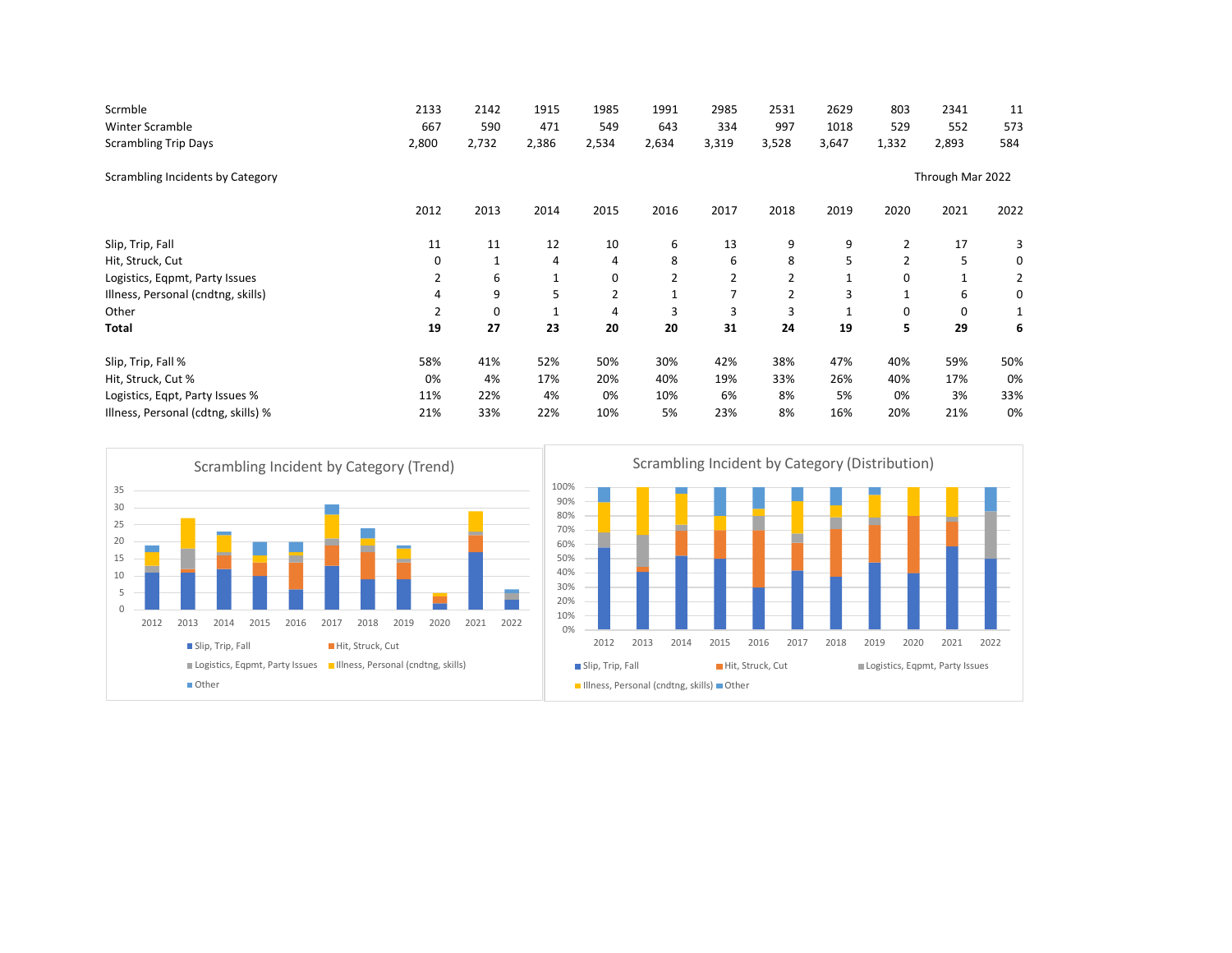## Scrambling Incident Rates by Category **Exercise 2022** and the series of the series of the series of the series of the series of the series of the series of the series of the series of the series of the series of the series

|                                    |      |               |                                                                                                  |      |      |      |                          | 2012 |      | 2013                     |      | 2014       | 2015                           |      | 2016  |                          | 2017 | 2018                                                                        |      | 2019                     | 2020 |      | 2021                     | 2022                     |
|------------------------------------|------|---------------|--------------------------------------------------------------------------------------------------|------|------|------|--------------------------|------|------|--------------------------|------|------------|--------------------------------|------|-------|--------------------------|------|-----------------------------------------------------------------------------|------|--------------------------|------|------|--------------------------|--------------------------|
| Slip, Trip, Fall                   |      |               |                                                                                                  |      |      |      |                          | 3.9  |      | 4.0                      |      | 5.0        | 3.9                            |      | 2.3   |                          | 3.9  | 2.6                                                                         |      | 2.5                      | 1.5  |      | 5.9                      | 5.1                      |
| Hit, Struck, Cut                   |      |               |                                                                                                  |      |      |      |                          |      |      | 0.4                      |      | 1.7        | 1.6                            |      | 3.0   |                          | 1.8  | 2.3                                                                         |      | 1.4                      | 1.5  |      | 1.7                      |                          |
| Logistics, Eqpmt, Party Issues     |      |               |                                                                                                  |      |      |      | 0.7                      |      | 2.2  | 0.4                      |      |            |                                | 0.8  |       | 0.6                      | 0.6  |                                                                             | 0.3  |                          |      | 0.3  | 3.4                      |                          |
| Illness, Personal (cndtng, skills) |      |               |                                                                                                  |      |      |      |                          | 1.4  |      | 3.3                      |      | 2.1        | 0.8                            |      | 0.4   |                          | 2.1  | 0.6                                                                         |      | 0.8                      | 0.8  |      | 2.1                      | $\overline{\phantom{a}}$ |
| Other                              |      |               |                                                                                                  |      |      |      |                          | 0.7  |      | $\overline{\phantom{0}}$ |      | 0.4        | 1.6                            |      | 1.1   |                          | 0.9  | 0.9                                                                         |      | 0.3                      |      |      | $\overline{\phantom{a}}$ | 1.7                      |
| <b>Total</b>                       |      |               |                                                                                                  |      |      |      |                          | 6.8  |      | 9.9                      |      | 9.6        | 7.9                            |      | 7.6   |                          | 9.3  | 6.8                                                                         |      | 5.2                      | 3.8  |      | 10.0                     | 10.3                     |
| Slip, Trip, Fall                   |      |               |                                                                                                  |      |      |      |                          | 58%  |      | 41%                      |      | 52%        |                                | 50%  | 30%   |                          | 42%  | 38%                                                                         |      | 47%                      |      | 40%  | 59%                      | 50%                      |
| Hit, Struck, Cut<br>0%             |      |               |                                                                                                  |      |      |      | 4%<br>17%                |      |      | 20%                      |      | 40%<br>19% |                                | 33%  |       | 26%                      | 40%  |                                                                             | 17%  | 0%                       |      |      |                          |                          |
| Logistics, Eqpmt, Party Issues     |      |               |                                                                                                  |      |      |      |                          | 11%  |      | 22%                      |      | 4%         |                                | 0%   | 10%   |                          | 6%   | 8%                                                                          |      | 5%                       |      | 0%   | 3%                       | 33%                      |
| Illness, Personal (cndtng, skills) |      |               |                                                                                                  |      |      |      |                          | 21%  |      | 33%                      |      | 22%        |                                | 10%  | 5%    |                          | 23%  | 8%                                                                          |      | 16%                      |      | 20%  | 21%                      | 0%                       |
| Other                              |      |               |                                                                                                  |      |      |      |                          | 11%  |      | 0%                       |      | 4%         |                                | 20%  | 15%   |                          | 10%  | 13%                                                                         |      | 5%                       |      | 0%   | 0%                       | 17%                      |
| 10.0<br>8.0<br>6.0<br>4.0<br>2.0   | 2012 | 2013<br>Other | 2014<br>Slip, Trip, Fall<br>Logistics, Eqpmt, Party Issues    Illness, Personal (cndtng, skills) | 2015 | 2016 | 2017 | 2018<br>Hit, Struck, Cut | 2019 | 2020 | 2021                     | 2022 |            | 80%<br>60%<br>40%<br>20%<br>0% | 2012 | 2013  | 2014<br>Slip, Trip, Fall | 2015 | 2016<br>Logistics, Eqpmt, Party Issues   Illness, Personal (cndtng, skills) | 2017 | 2018<br>Hit, Struck, Cut | 2019 | 2020 | 2021                     | 2022                     |
|                                    |      |               |                                                                                                  |      |      |      |                          |      |      |                          |      |            |                                |      | Other |                          |      |                                                                             |      |                          |      |      |                          |                          |
|                                    |      |               |                                                                                                  |      |      |      |                          |      |      |                          |      |            |                                |      |       |                          |      |                                                                             |      |                          |      |      |                          |                          |
|                                    |      |               |                                                                                                  |      |      |      |                          |      |      |                          |      |            |                                |      |       |                          |      |                                                                             |      |                          |      |      |                          |                          |



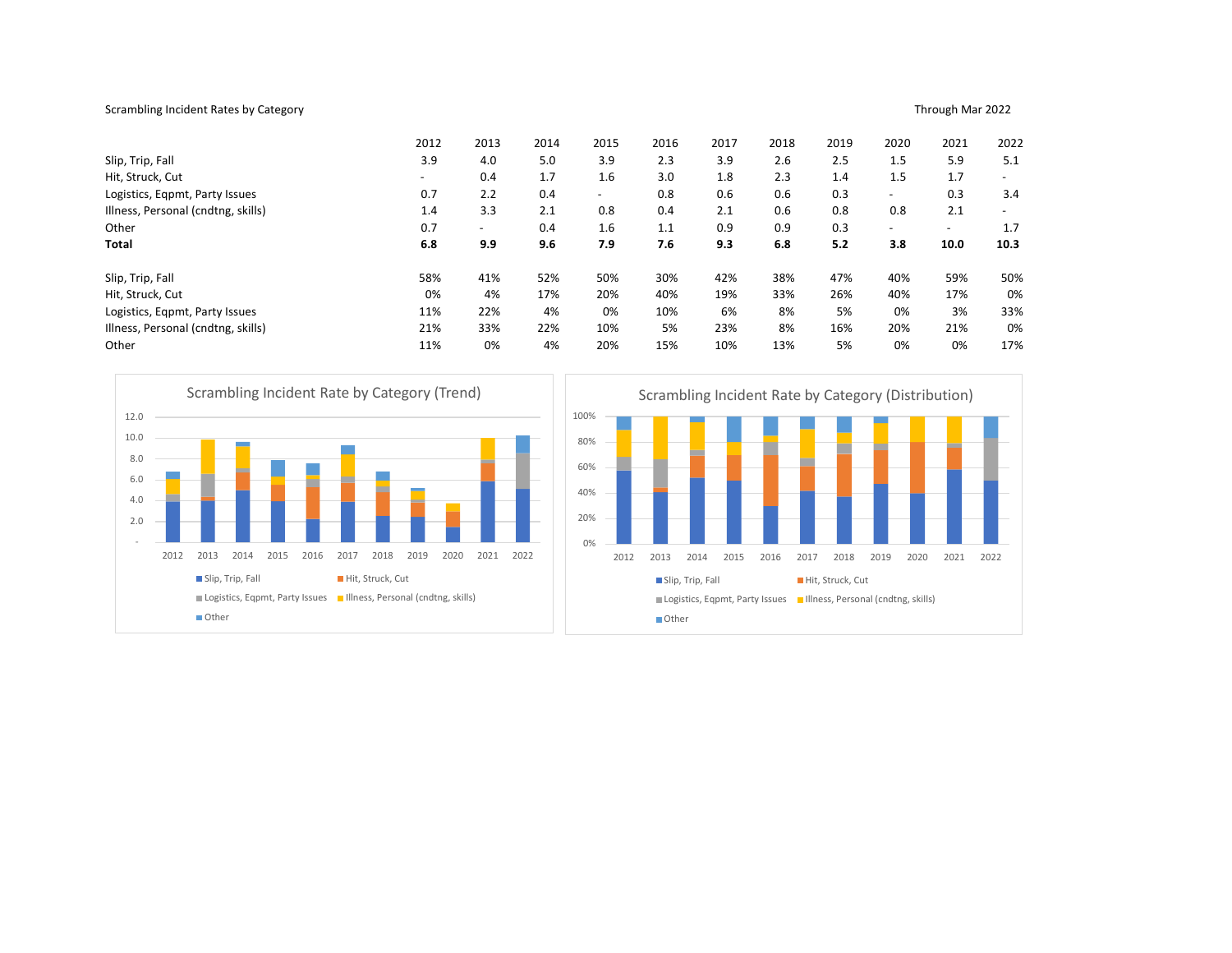## Scramble Incidents by Severity Through Mar 2022